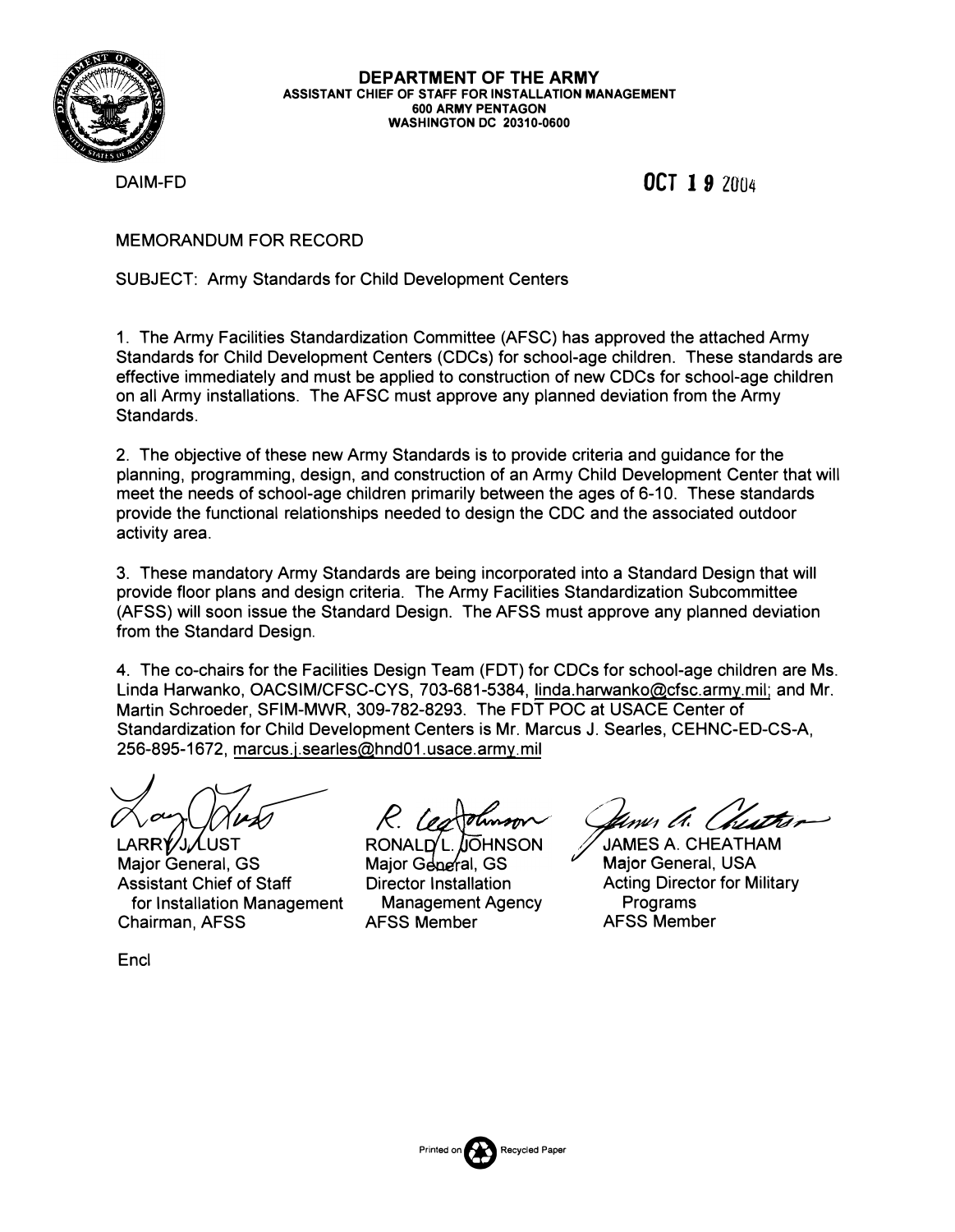# **The Army Standard for Child Development Center Construction (for school-age children) Reviewed April-2021**

Standard Child Development Center Designs for children, generally between the ages of 6-10, have been developed to support the needs of school-age children. Designs provide the mandatory configuration, functional relationships, and associated outdoor activity space. Facility designs are provided for the following child capacities:

- 60-75 child capacity (wing addition)
- 105-135 child capacity
- 150-180 child capacity
- 195-225 child capacity

The Army Standards for Child Development Centers for school-age children are as follows and are based on Army Baseline Standards, DoD requirements for certification and the National AfterSchool Association standards required for accreditation.

| <b>Item</b>                                     | <b>Criteria</b>                                                                                                                                                                                                                                                                                                                             |
|-------------------------------------------------|---------------------------------------------------------------------------------------------------------------------------------------------------------------------------------------------------------------------------------------------------------------------------------------------------------------------------------------------|
| <b>Central Counter/Reception</b><br><b>Desk</b> | Must have central counter for clerk to view/observe the<br>flow of children, parents and visitors. A small area<br>designated behind the reception desk to serve as a rest<br>area for sick children. The configuration and functional<br>relationship between the main entry and the central<br>counter/reception desk must be maintained. |
| Patron/Visitor Waiting Area                     | Must have a waiting area for parents and visitors<br>adjacent to the central counter/reception desk.                                                                                                                                                                                                                                        |
| Director's Office                               | Must be located across from the central<br>counter/reception desk and directly accessible from the<br>waiting area.                                                                                                                                                                                                                         |
| <b>Training Area</b>                            | Must have a Training Area in all facilities with the<br>exception of the 60-75 capacity facility wing addition.<br>Training area includes a minimum of two workstations<br>with computers and internet connectivity.                                                                                                                        |
| Staff Lounge                                    | Must be provided in all facilities except for in the 60-75<br>capacity wing addition. Staff lounge must be located<br>adjacent to the Training Area. Must include counter<br>space with a sink and refrigerator. Must provide for a<br>space within or near the lounge for staff to secure<br>belongings.                                   |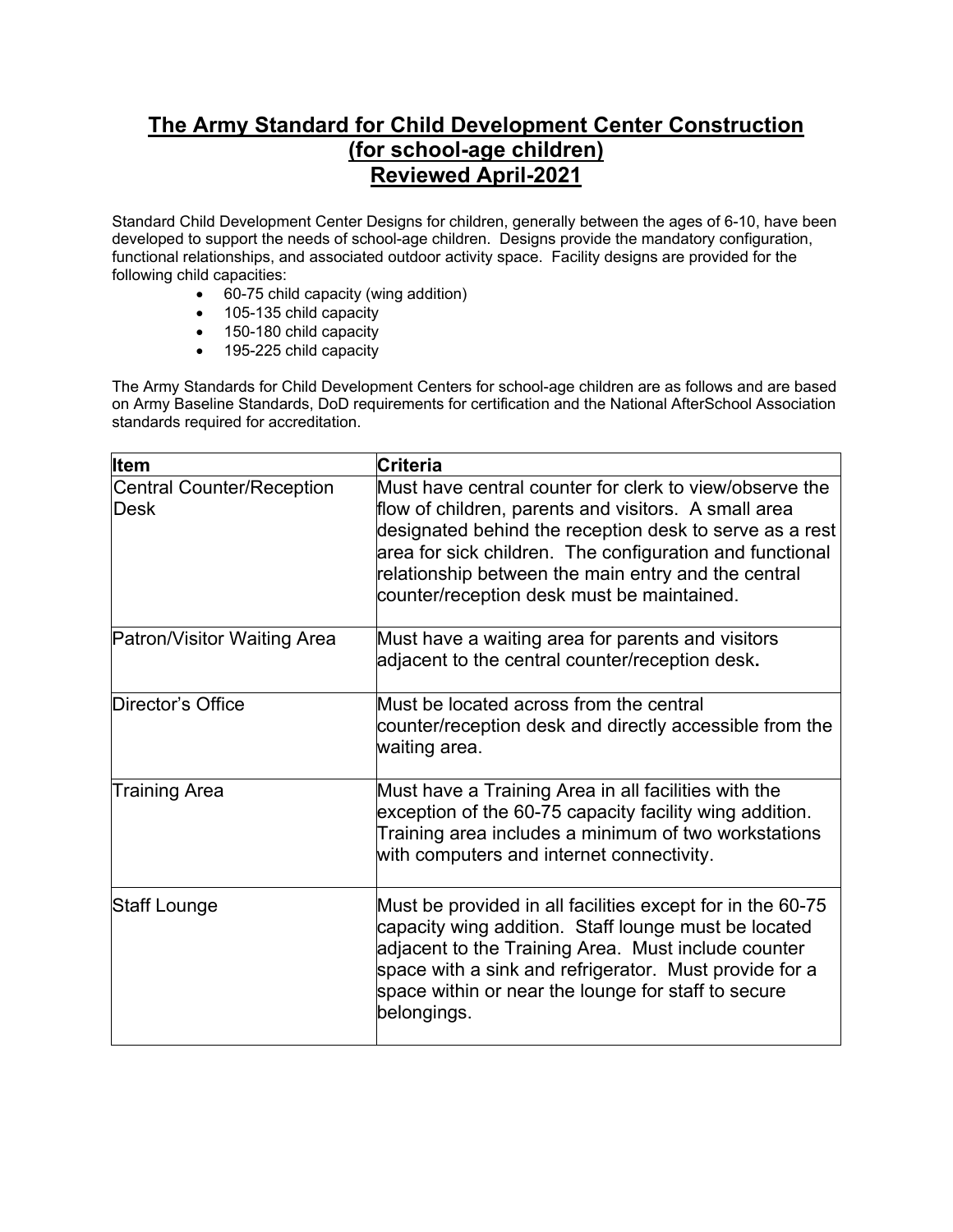| <b>Staff/Visitor Restrooms</b>    | Must have handicapped accessible restrooms in the<br>entry/lobby of the facility for use by parents, visitors,<br>and staff. These restrooms must be separate from<br>those used by children.                                                                                                                                                                                                                                                                                                                                            |
|-----------------------------------|------------------------------------------------------------------------------------------------------------------------------------------------------------------------------------------------------------------------------------------------------------------------------------------------------------------------------------------------------------------------------------------------------------------------------------------------------------------------------------------------------------------------------------------|
| Computer Lab                      | Must have computer lab strategically located adjacent<br>to the entry area. Minimum of 525 square foot area for<br>15 children (35 sq ft per child). This space must<br>accommodate 15 computer workstations. In the 75<br>capacity wing and the 135 capacity facility this area dual<br>functions as a Computer Lab and Homework Center<br>with 7 computer workstations.                                                                                                                                                                |
| Homework Center                   | Must provide for a self-contained area adjacent to the<br>Computer Lab in the 180 and 225 capacity facility.<br>Provide for a minimum of 525 square foot area for 15<br>children (35 sq. ft. per child).                                                                                                                                                                                                                                                                                                                                 |
| <b>Activity Rooms</b>             | Must provide activity rooms to be used for multiple<br>activities such as arts/crafts, science, performing<br>arts/drama, skill-building classes. club meetings, etc.<br>Activity rooms to have a minimum of 675 square feet for<br>15 children each (45 sq. ft. per child).                                                                                                                                                                                                                                                             |
| Open Activity Area(s)<br>(Atrium) | Must have an open activity area adjacent to the<br>Teaching Kitchen in the 135, 180 and 225 child capacity<br>facilities. Each open area provides a 40 foot X 16 foot<br>area or 45 square feet of space for 15 children.<br>Circulation space: 2438 mm (8') to provide a minimum<br>of 1830 mm (6') clear for circulation around activity<br>areas to meet egress requirements. Clerestory<br>windows provide natural lighting into the area. Skylights<br>are not an acceptable means of meeting the natural<br>lighting requirements. |
| <b>Commercial Grade Kitchen</b>   | Commercial grade kitchen must be provided in the 135,<br>180 and 225 child capacity facilities. Kitchen must<br>include a dry storage area. A pass-through window<br>between the kitchen and teaching kitchen will be<br>provided.                                                                                                                                                                                                                                                                                                       |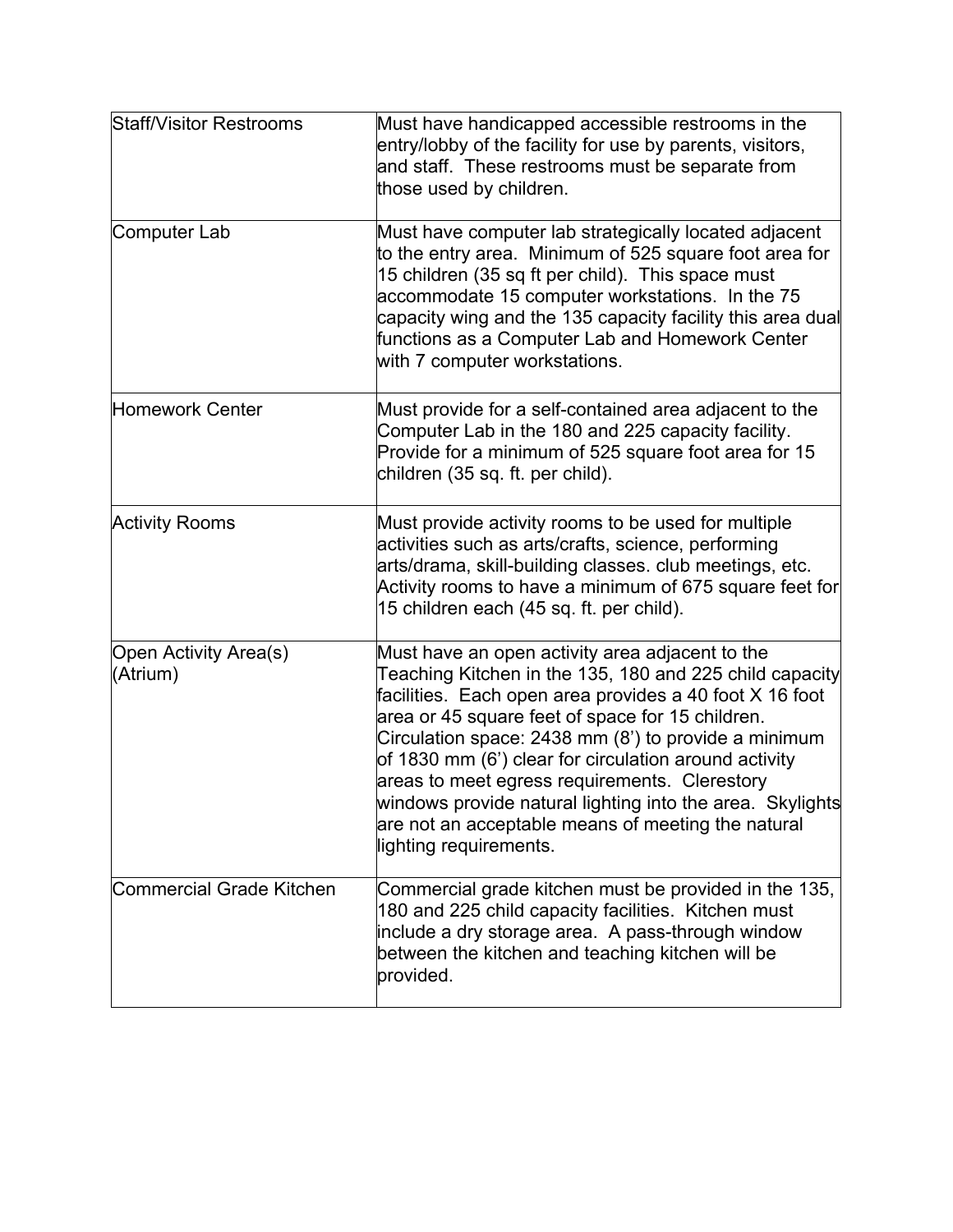| <b>Teaching Kitchen</b>                                                               | Must have a teaching kitchen in all CDC for school-age<br>children. Teaching kitchen must be adjacent to the<br>commercial grade kitchen. Teaching kitchen area is<br>incorporated into an activity room in the 75 child<br>capacity wing.                                                                                                                                                                          |
|---------------------------------------------------------------------------------------|---------------------------------------------------------------------------------------------------------------------------------------------------------------------------------------------------------------------------------------------------------------------------------------------------------------------------------------------------------------------------------------------------------------------|
| Multi-Purpose Room                                                                    | Must include a multi-purpose room 319.5 sq. meters<br>(3439 sq. ft) for school-age children with an electrically<br>operated drop divider curtain in the 135, 180 and 225<br>child capacity facilities. For the 75 child capacity wing<br>the multi-purpose room will be 209 sq. meters (2250 sq<br>ft). Provide unmarked athletic flooring and a 1525 mm<br>(5) high shatterproof mirror applied to exterior wall. |
| Storage Rooms                                                                         | A large storage and issue room adjacent to the multi-<br>purpose room and accessible from the interior as well<br>as exterior with roll-up doors is required. An additional<br>storage area is provided for the 135, 180 and 225 child<br>capacity facilities.                                                                                                                                                      |
| Male/Female Toilet Areas for<br>Children                                              | Separate male and female toilet areas for children in the<br>program are required. One toilet and one sink per 18<br>school-age children is required.                                                                                                                                                                                                                                                               |
| <b>Janitorial Closet</b>                                                              | A janitorial closet is required adjacent to the children's<br>toilet areas.                                                                                                                                                                                                                                                                                                                                         |
| <b>Laundry Room</b>                                                                   | Must provide space for one residential grade washer<br>and dryer. Dryer to be vented to the outside.                                                                                                                                                                                                                                                                                                                |
| Vision Panels                                                                         | Vision panels are interior windows that are integral to<br>visual monitoring and provide an additional risk<br>prevention measure. Vision panels must be provided<br>and locations are indicated on the floor plans.                                                                                                                                                                                                |
| Intercom System                                                                       | Must have a two-way intercom system capable of<br>allowing program staff to only communicate with the<br>main reception desk.                                                                                                                                                                                                                                                                                       |
| <b>Video Monitoring Security</b><br><b>System/Closed Circuit</b><br>Television (CCTV) | Must have video monitoring system to deter and reduce<br>the risk of child abuse and protect staff from<br>unwarranted allegations of abuse. Location of and type<br>cabling to support the system is specified in the design<br>booklet.                                                                                                                                                                           |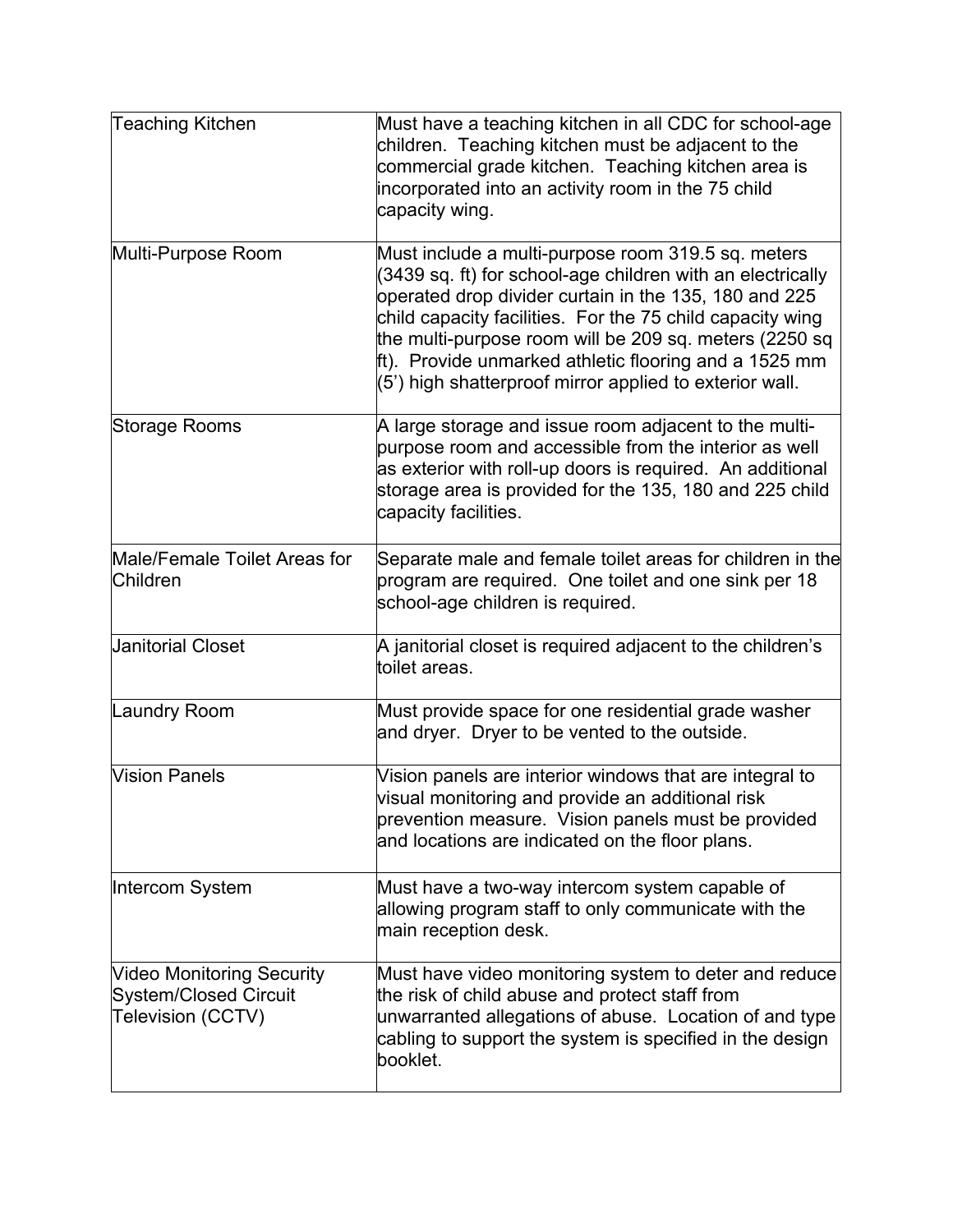| <b>Outdoor Activity Area</b>      | Outdoor activity space must be provided to support<br>wide range of program activities. Outdoor activity space<br>for children must consist of the following:<br>* Hard surface area<br>* Open field area<br>* Shaded area<br>* Swings<br>* OPTIONAL: Age-appropriate play structure<br>Hose bibs, water fountains, and out-door electrical<br>outlet are required. Outdoor Activity Area must be<br>fenced. All fencing must be vinyl coated chain-link<br>security type. |
|-----------------------------------|----------------------------------------------------------------------------------------------------------------------------------------------------------------------------------------------------------------------------------------------------------------------------------------------------------------------------------------------------------------------------------------------------------------------------------------------------------------------------|
| Parking                           | Parking for patrons and staff is required. Provide a<br>sidewalk that leads from the car directly to the front<br>entry without crossing traffic lanes. School buses to<br>deliver and pick up children curbside on sidewalk that<br>leads directly into the facility.                                                                                                                                                                                                     |
| Service Road/Drive                | Service road/drive must be provided on the side of the<br>building adjacent to the mechanical room, providing<br>vehicular access to the kitchen service entry,<br>mechanical yard, electrical room and storage room. The<br>service drive will have a controlled access point with a<br>controlled structure.                                                                                                                                                             |
| <b>Controlled Security Access</b> | A security system must be installed to facilitate entry<br>into the facility (e.g. buzzer).                                                                                                                                                                                                                                                                                                                                                                                |
| <b>HVAC</b>                       | HVAC units will provide heating and air conditioning for<br>the entire facility excluding the Mechanical and<br>Electrical Rooms which require only heating. A system<br>with zoning flexibility must be provided.                                                                                                                                                                                                                                                         |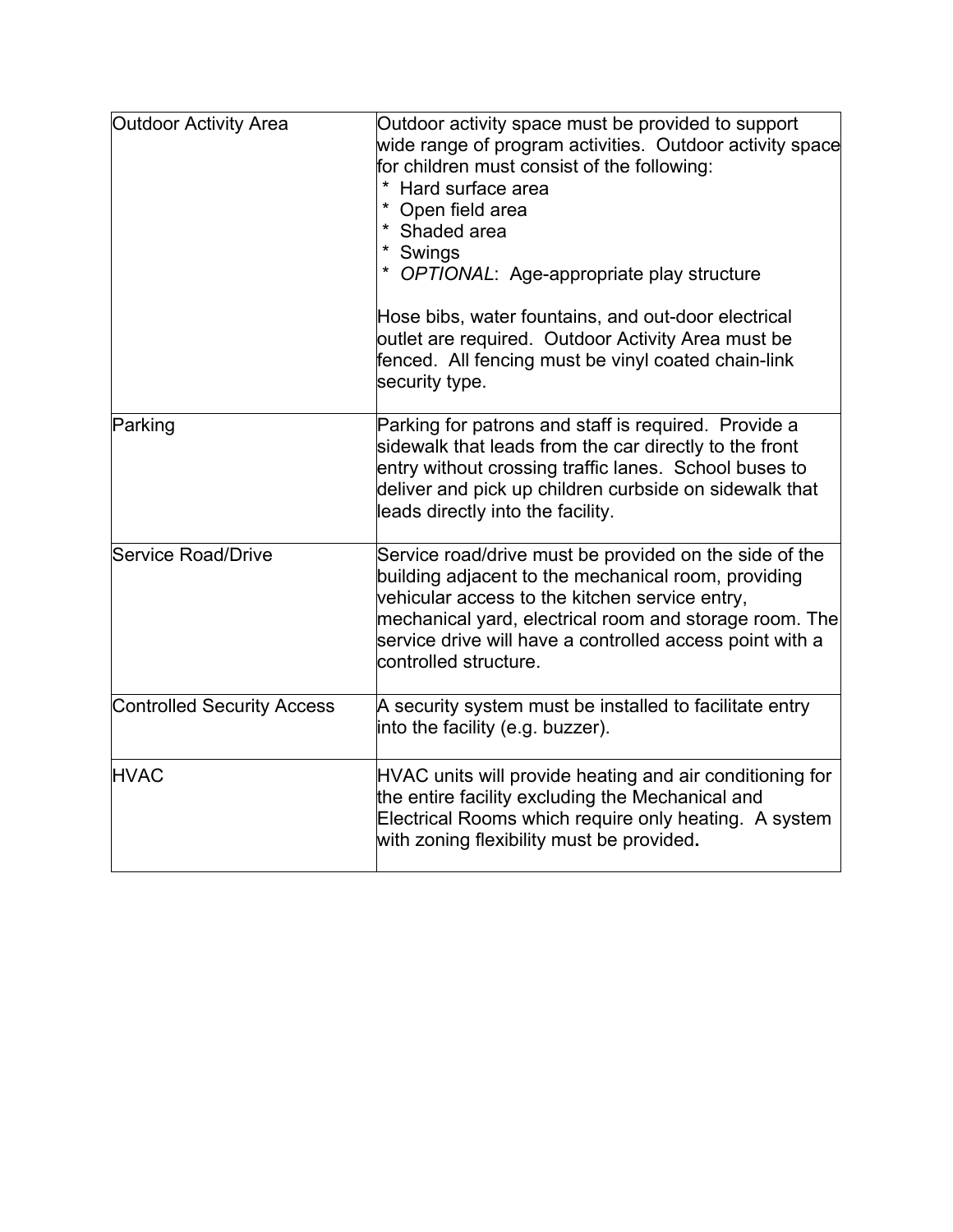# **BACKGROUND**

Applicability: These criteria apply immediately to all new MCA funded Child Development Centers (for school-age children 6-10 years of age) using one of the four new standard designs (2004). The new standard Child Development Center designs are as follows: 1) 60-75 child capacity wing addition, 2) 105-135 child capacity center 3) 150-180 child capacity center and 4) 195-225 child capacity center for school-age children 6-10 years of age. The configuration and functional relationships are mandatory and shall be retained.

### General Design Philosophy:

Two cornerstones of the Army's Child and Youth Services Mission are availability and predictability of programs and services. School-Age Programs, for children between the ages of 6-10, may be offered before school and after school during the duty day, summers, school out days and holidays. Historically, participation increases during the summer program.

School-Age Programs support readiness and well-being of families by reducing the conflict between military mission requirements and parental responsibilities.

In concert with the Department of the Army's Standardization Program and to provide predictability and consistency for both mobile Child and Youth Services staff and children - regardless of location - three facilities are designed to accommodate a maximum of 135, 180, or 225 children through programming options. In addition, an optional wing is designed for a maximum of 75 children that is intended to be an addition to an existing facility.

The overall objective is to provide Standard Designs to complement and support the programmatic objectives and to provide a safe, secure, and age appropriate indoor and outdoor activity space. The Standard Design and the associated outdoor activity space provide the user with the mandatory functional and spatial relationships needed to meet the Army Baseline Standards, DoD Certification and accreditation standards of the National After School Association.

The design goal results in facilities that are child friendly, that support risk management, and are easily adaptable for staff, and relatively maintenance free.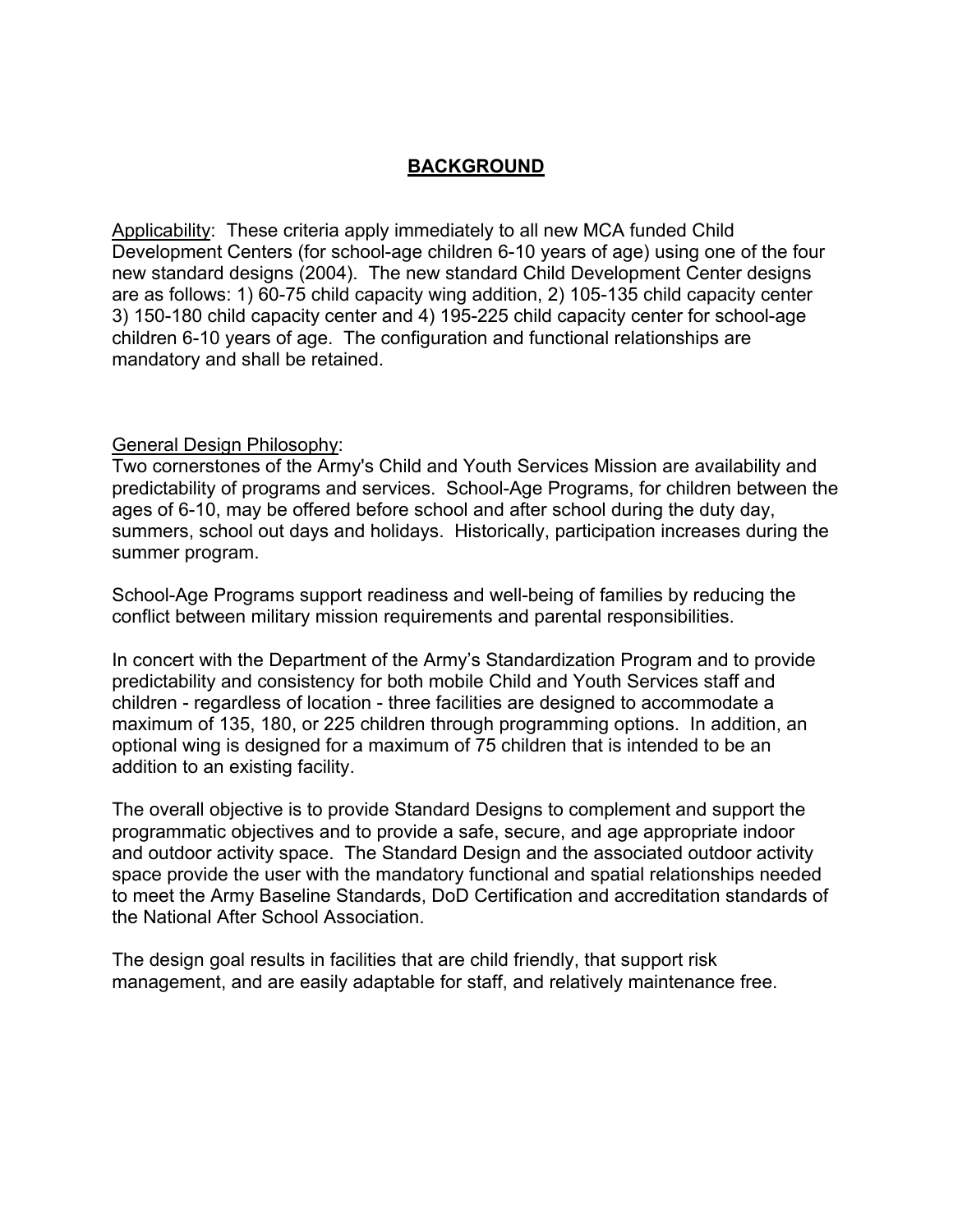## **GUIDANCE**

Facility Site – The Child Development Center (CDC) will be sited a minimum of 45 meters (150') from the installation perimeter and 25 meters (82') from trash containers, roadways and parking lots. If these standoff distances are not provided, the CDC will be hardened as described in the "DoD Antiterrorism Minimum Construction Standards for Buildings".

Grading – The site will be graded to drain away from the new structure to existing drainage ditches or storm drain systems.

Utilities – All utilities, except storm water, will be routed from the new structure underground to the existing source.

Landscaping – Irrigation of turf and significant landscaping may be required in geographical area which are arid. Landscaping is an important tool in the implementation of Force Protection measures. Landscaped earth berms shall be used to provide an attractive natural barrier. Shrubs, bushes, trees, flowers, etc. used around the CDC and outdoor activity area shall be evaluated for potential hazard or toxicity. No toxic chemicals or herbicides shall be used to clear the site of unwanted irrigation.

Interior Color Scheme – Interior colors will be low maintenance neutrals to mitigate visual clutter and provide a backdrop for colorful artwork.

Casework – Provide for solid surfacing counter tops and high quality cabinets.

Exterior Windows - Exterior windows at ground level shall be double hung aluminum windows with insulated glass. Windows to open from top only. Bottom sash shall be permanently fixed in a closed position.

Life Safety – The building fire protection system, shall be designed in accordance with the applicable standards contained in the National Fire Protection Association (NFPA) Life Safety Code 101 and the Unified Facilities Criteria (UFC) 3-600-01, Design: Fire Protection Engineering for Facilities. The CDC shall be protected throughout by an approved automatic wet pipe sprinkler system.

Accessibility – The CDC shall be designed in compliance with the Americans with Disabilities Act (ADA) Accessibility Guidelines for Buildings and Facilities.

Signage – The facility can be identified as a "School-Age Center". The installation or community name or geographic location of the facility may be used for public identification purposes. Location of sign is a site-adapt issue. According to the approved Army Installation Design Guide Standards, building number will not be displayed/located on the outside of the building.